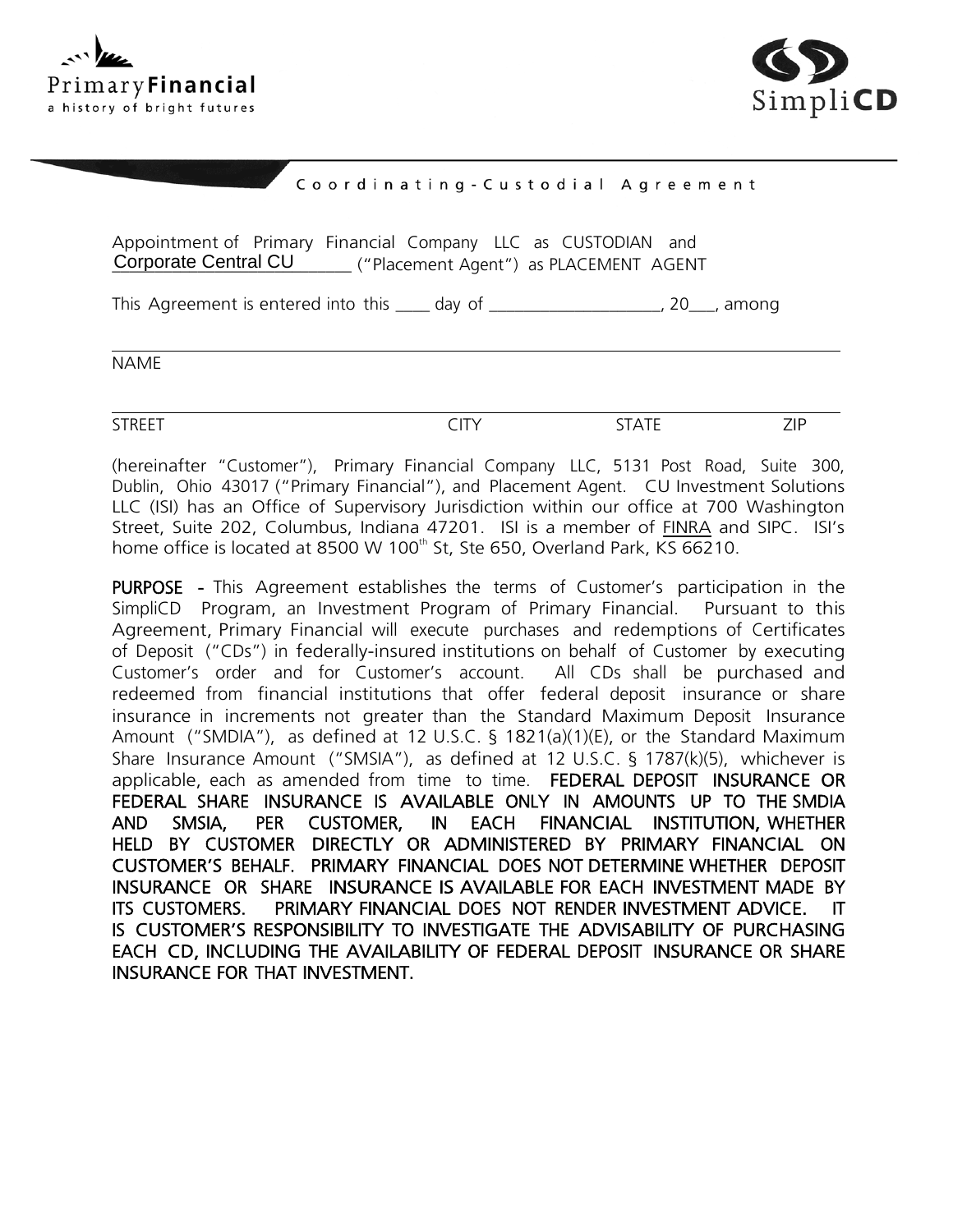APPOINTMENT OF PLACEMENT AGENT - Customer hereby appoints and authorizes Placement Agent to act on its behalf in connection with CD placement transactions provided for in this Agreement. If the "Placement Agent" entry line above is not completed, then Customer hereby appoints Primary Financial as its placement agent.

APPOINTMENT OF CUSTODIAN - Customer hereby appoints Primary Financial as its Custodian for the purposes of temporarily holding cash and of titling CDs that are purchased under this Agreement, or for holding assets otherwise transferred to Primary Financial for safekeeping as the agent of Customer.

If the CD purchased by Customer has been issued a CUSIP registration number by The Depository Trust Company (such CD being referred to as a "Certificated CD"), The Depository Trust Company (the "DTC") may be considered the Custodian of the CD or the sub-custodian of the CD depending upon the circumstances applicable to such purchase. Customer hereby acknowledges and consents to the role of the DTC in such purchase.

A purchase of a Certificated CD will be made in the name of Primary Financial or a designated sub-custodian which will receive a credit for the Certificated CD on DTC's records. Customer will not receive written confirmation from DTC of the transaction. Customer, however, will receive written confirmations providing details of the transaction as well as periodic statements of its holdings, from Primary Financial. Transfers of ownership interest in a Certificated CD are to be accomplished by entries made on the books of Primary Financial. Customer will not receive certificates representing its ownership interests in Certificated CDs, except in the event that use of the book-entry system is discontinued. Customer shall send any redemption notice and any other communication regarding a Certificated CD to Placement Agent or to Primary Financial.

A JUMBO CD is a federally insured book-entry CD issued only in increments of \$100,000. When a purchase of a JUMBO CD is made on Customer's behalf, Customer's ownership will be recorded in a book-entry system. In this system, Customer will receive a credit for the JUMBO CD on the records of Primary Financial as a Customer's Custodian, Primary Financial will receive a credit for the JUMBO CD on the records of its Custodian, and Primary Financials Custodian will receive a credit on the records of the Issuer. Customer's ownership of the CD will be shown only on the records of Primary Financial and Customer will only receive written confirmation from Primary Financial. Primary Financial will also provide periodic statements of all of Customer's holdings in the SimpliCD Program. Transfers of ownership of a JUMBO CD can be made only in increments of \$100,000 and can only be completed through entries made on the records of Primary Financial. Customer will not receive a certificate representing its ownership in a JUMBO CD, except in the event that use of the book-entry system is discontinued.

CUSTODIAN'S AGREEMENTS - Primary Financial shall honor any instructions from Customer with respect to redemptions or purchases of CDs which are believed by it to be genuine and made, or purported to be made, by Customer or on behalf of Customer or by any person representing himself or herself to be one of the employees of Customer who are identified as the employees of Customer who are authorized to give instructions to Primary Financial. Primary Financial may delay executing instructions until it has received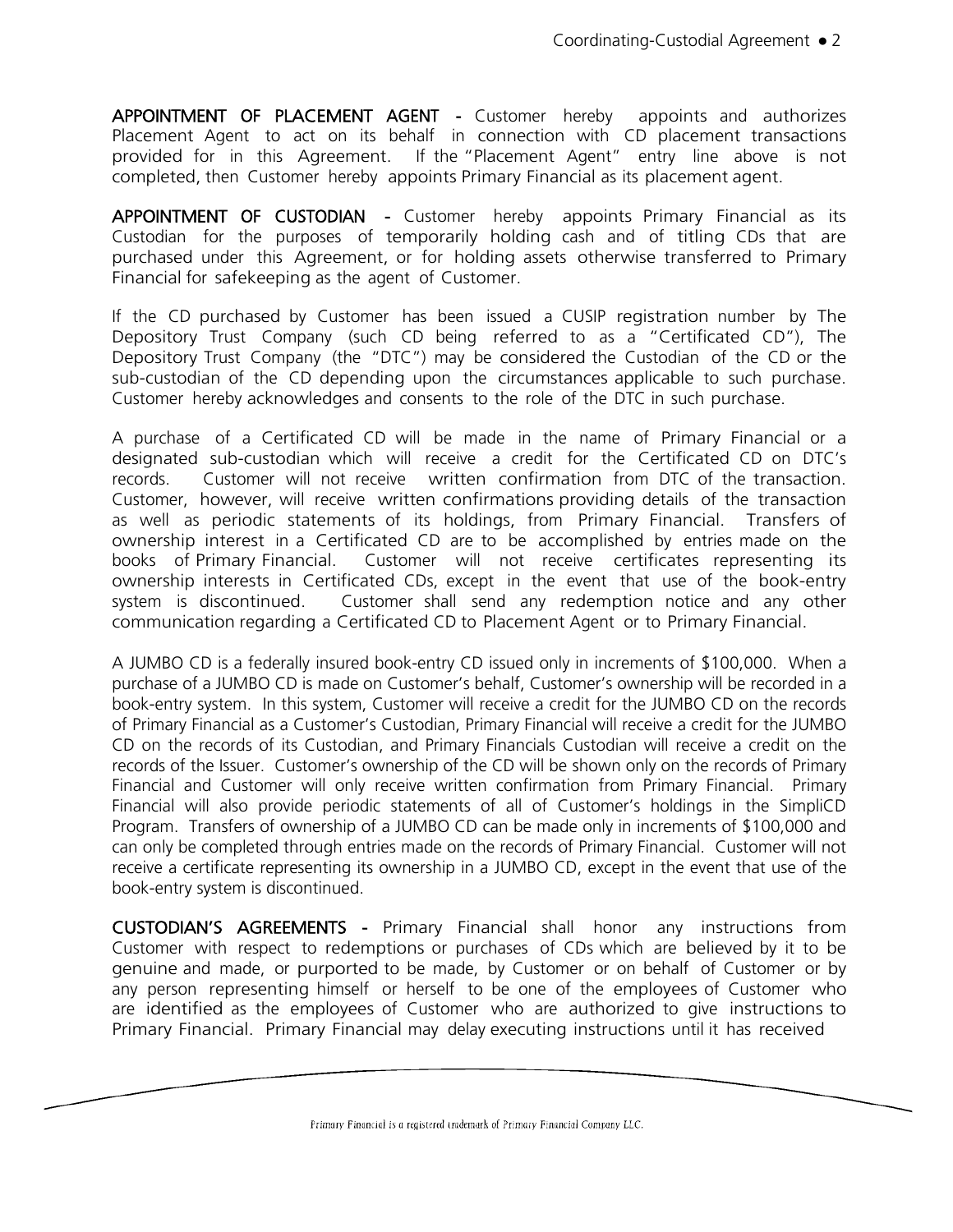funds or properly completed forms from Customer. Primary Financial shall not be obligated to purchase or redeem CDs on any day or at any time that Primary Financial cannot accept or otherwise honor a request for redemption or purchase, respectively. Primary Financial shall not be obligated to purchase CDs if it has not received collected funds.

Notification of Customer's intent to purchase a CD must be received by Primary Financial no later than 1:00 p.m. Eastern Standard Time ("EST") for same-day investment. If the funds to be invested are received after 2:00 p.m. EST, Primary Financial will not be obligated to purchase a CD until the next business day and Customer acknowledges that rates may change. Primary Financial will receive all interest and principal payments, and all other distributions, paid on or with respect to the CDs administered on behalf of Customer and will distribute such amounts to Customer or on Customer's behalf in accordance with the terms and conditions of the CDs (as modified by this Agreement) and any instructions received from Customer with respect thereto. Primary Financial will subtract all fees to which Primary Financial may be entitled hereunder prior to distribution to Customer. Interest distributions may be transmitted to Customer's Account by wire transfer (as defined below), by settlement through settlement agent designated by customer, by Automated Clearing House transmission, or by any other method of transmission agreed upon by Primary Financial and Customer. (A COPY OF THE AUTHORIZATION AGREEMENT FOR AUTOMATIC DEPOSITS MUST BE ATTACHED) Principal distributions shall be transmitted by Primary Financial by wire transfer or other electronic means to Customer's Account at:

Accounts Account Numbers

| Financial Institution: Corporate Central Cl | $R/T$ # 275082866 |
|---------------------------------------------|-------------------|
| Secondary Institution:                      | Account #:        |
| Beneficiaries:                              | $R/T \#$          |

Reference: Principal Distribution

or such other account as Customer shall hereafter specify in writing ("Customer's Account"). Primary Financial shall remit to Customer interest on or before the fifth business day of the month following the month of its receipt of the funds; Primary Financial shall remit principal within two (2) business days after its receipt of the funds.

In the event that interest and principal due on a CD shall not be paid timely by an issuing institution, Primary Financial shall pursue collection and recovery of the principal and interest thereon. Such activities shall include (but not be limited to) the filing of insurance claims and such other steps as shall be required by law and regulation.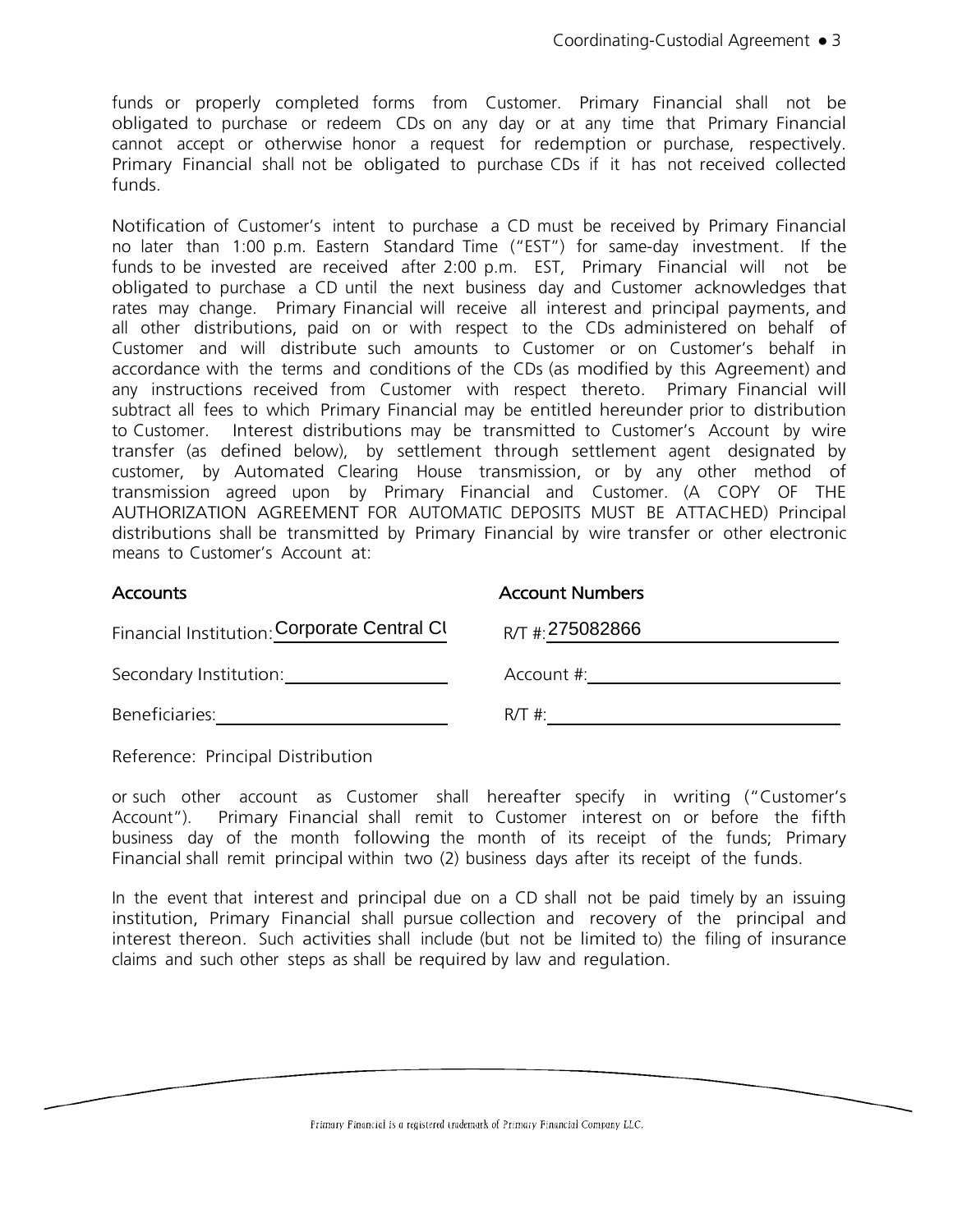For each JUMBO CD and for any other CD, Customer agrees that Primary Financial and Placement Agent also may be compensated by a sales concession from the Issuer in addition to any other fee paid by Customer pursuant to the terms of this Agreement. For each JUMBO CD and for any other CD for which Primary has posted a Disclosure Statement on its website, Customer agrees that it has read the Disclosure Statement posted on Primary's website, and Customer agrees that it shall be bound by all restrictions contained in the Disclosure Statement, if any, and that it satisfies the requirements for the purchase of the CD that are contained in the Disclosure Statement, if any.

PLACEMENT AGENT'S AGREEMENTS - Primary Financial shall review the rates of issuing institutions and shall communicate the available offerings to Placement Agent in such manner as Primary Financial deems appropriate. Placement Agent shall receive instructions from Customer for the purchase or redemption of CDs and Customer shall authorize Placement Agent to make placements in such amounts and in such institutions as directed by authorized personnel of Customer. Placement Agent's records of such instructions shall be conclusive evidence of its authority to act on behalf of Customer. PLACEMENT AGENT IS AUTHORIZED TO HONOR VERBAL INSTRUCTIONS FROM ANY PERSON REPRESENTING HIMSELF OR HERSELF TO BE ONE OF THE PERSONS AUTHORIZED TO REDEEM ANY AND ALL CDs ON BEHALF OF CUSTOMER, PROVIDED THAT THE PROCEEDS ARE DEPOSITED ONLY TO CUSTOMER'S ACCOUNT. Placement Agent is authorized to transmit and receive funds in and out of Customer's Account for the purpose of making placements. Customer will wire funds to Placement Agent by 2:00 p.m. EST on the date of investment. Placement Agent (or Primary Financial as Placement Agent's

Agent) will send to Customer a separate confirmation/safekeeping document as purchases and redemptions are made for Customer. Confirmation/Safekeeping documents will be sent within two business days following the transaction date. Placement Agent (or Primary Financial as Placement Agent's Agent) shall render monthly statements of the outstanding placements administered on behalf of Customer with specific accounting of the principal amount and rate of each placement and the name of each issuer. Such statements may be written or in electronic form at the discretion of Placement Agent or Primary Financial.

Placement Agent will receive a fee for its services hereunder, which will be paid by Primary Financial. Primary Financial will not subtract fees from any funds for Customer transmitted to Placement Agent pursuant to this Agreement.

CUSTOMER'S AGREEMENTS - CUSTOMER IS RESPONSIBLE FOR VERIFYING THE ACCURACY OF EACH CONFIRMATION PROVIDED BY PRIMARY FINANCIAL AND THE ACCURACY OF THE MONTHLY STATEMENTS PROVIDED BY PRIMARY FINANCIAL. Customer shall notify Primary Financial promptly of any errors in confirmation/safekeeping documents or other documents provided to Customer by Primary Financial. All notifications shall be made by Customer no later than the next business day after receipt of the documents by Customer.

Customer agrees that Primary Financial and Placement Agent also may be compensated in the case of a Certificated CD by a sales concession from the issuer of such Certificated CD, in addition to any other fees paid by Customer pursuant to the terms of this Agreement.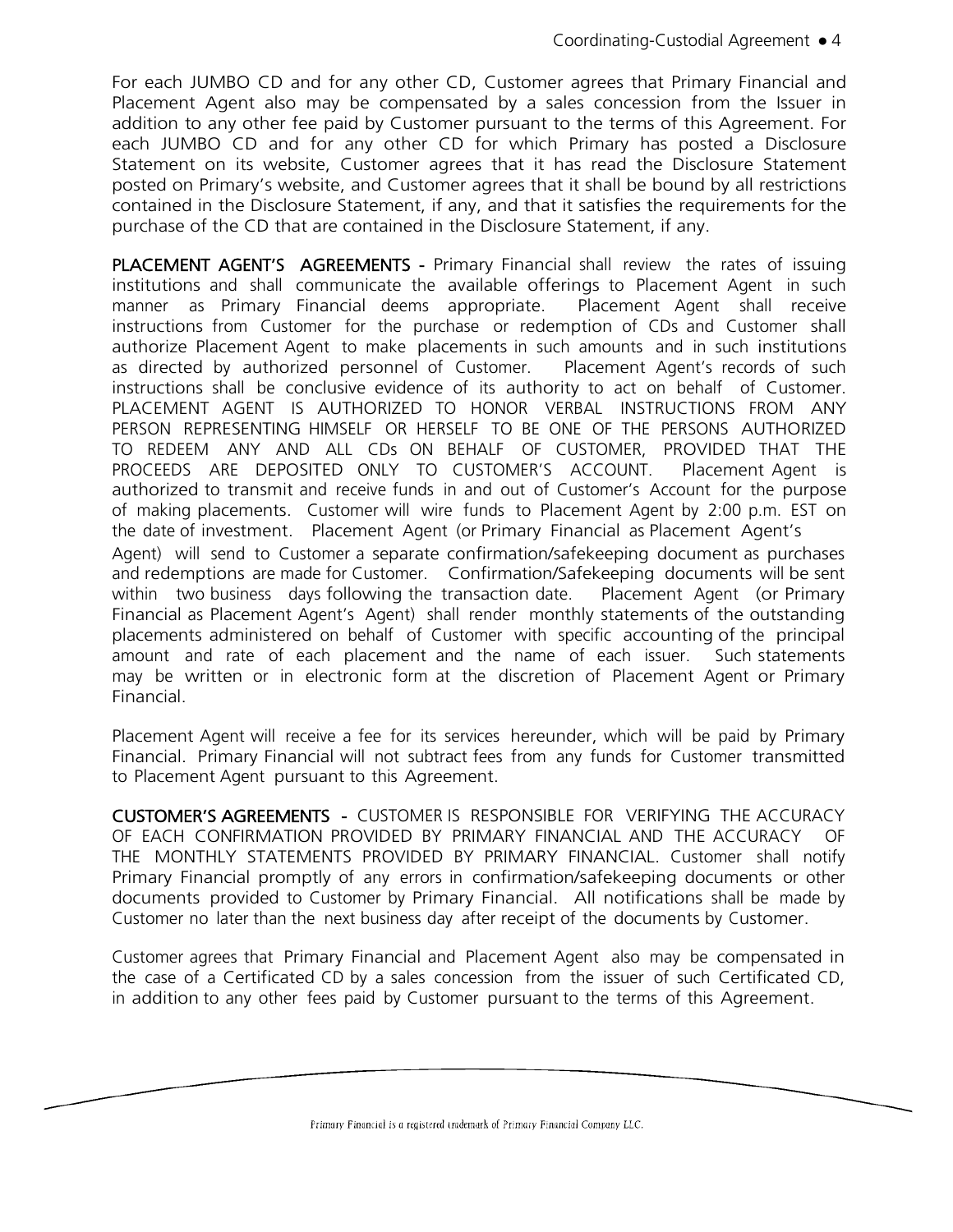For each Certificated CD, Customer agrees that it has read the Disclosure Statement posted on Primary Financial's website in connection with Certificated CDs, and Customer agrees that it shall be bound by all restrictions contained therein, if any, and that it satisfies the requirements contained therein for the purchase of the Certificated CD, if any.

## IF CUSTOMER IS A CREDIT UNION, CUSTOMER REPRESENTS THAT BY SIGNING THIS AGREEMENT, CUSTOMER'S BOARD OF DIRECTORS HAS APPROVED PRIMARY FINANCIAL AS CUSTODIAN.

Customer agrees Primary Financial and Placement Agent will receive fees for services rendered in the SimpliCD Program that will be subtracted from any funds transmitted to Primary Financial on Customer's behalf by the issuing financial institution. The fee will be computed as an interest rate differential as compensation for: finding the investment, record-keeping, accounting, interest payment processing, the distribution of confirmations and other documents related to CD transactions, and the custodial and additional agency services provided by Primary Financial. The interest rate difference will be the difference between the rate paid by the issuing financial institution and the rate at which Customer is to be paid. The amount of this interest rate difference will be determined by Primary Financial by reference to market, is not uniform, and will vary by investment according to the type of CD and market conditions. CUSTOMER AUTHORIZES PRIMARY FINANCIAL TO DEDUCT AND RETAIN THESE FEES FROM THE INTEREST PAID BY THE ISSUING FINANCIAL INSTITUTION, AND TO DIRECTLY REMIT THE APPROPRIATE AMOUNT OF FEES EARNED BY THE PLACEMENT AGENT IN CONNECTION WITH THE SIMPLICD PROGRAM.

Customer agrees to follow the procedures established from time to time by Primary Financial for placing purchase and redemption orders, including procedures for accepting and verifying telephone instructions and the use of instruction forms provided by Primary Financial for written purchase and redemption orders. Customer agrees to execute and return to Primary Financial this Agreement and such other documents as may be reasonably required under law or regulation to implement this Agreement and the transactions contemplated hereby. Customer agrees to furnish such documents within ten business days of a request for execution; and Customer agrees that Primary Financial shall not execute any investment directions until Primary Financial has been furnished such documents. CUSTOMER AGREES THAT PRIMARY FINANCIAL MAY WITHHOLD INTEREST PAYMENTS OTHERWISE DUE IF CUSTOMER SHALL FAIL TO TIMELY RETURN SUCH DOCUMENTS. CUSTOMER AGREES THAT PRIMARY FINANCIAL SHALL BE ITS SOLE AGENT FOR THE COLLECTION OF UNPAID PRINCIPAL AND UNPAID INTEREST FROM A CD ISSUER THAT HAS NOT TIMELY PAID INTEREST AND PRINCIPAL. CUSTOMER AGREES THAT PRIMARY FINANCIAL SHALL HAVE NO OBLIGATION TO REMIT INTEREST OR PRINCIPAL TO CUSTOMER UNLESS AND UNTIL SUCH INTEREST OR PRINCIPAL PAYMENT HAS BEEN RECEIVED BY PRIMARY FINANCIAL. Customer acknowledges that Primary Financial from time to time may advance interest or principal to Customer when it has not received such funds from an issuing institution, and that, in such cases, Customer will reimburse Primary Financial on demand for the funds so advanced by Primary Financial. Primary Financial shall act as attorney-in-fact for Customer in collecting, adjusting or settling all such claims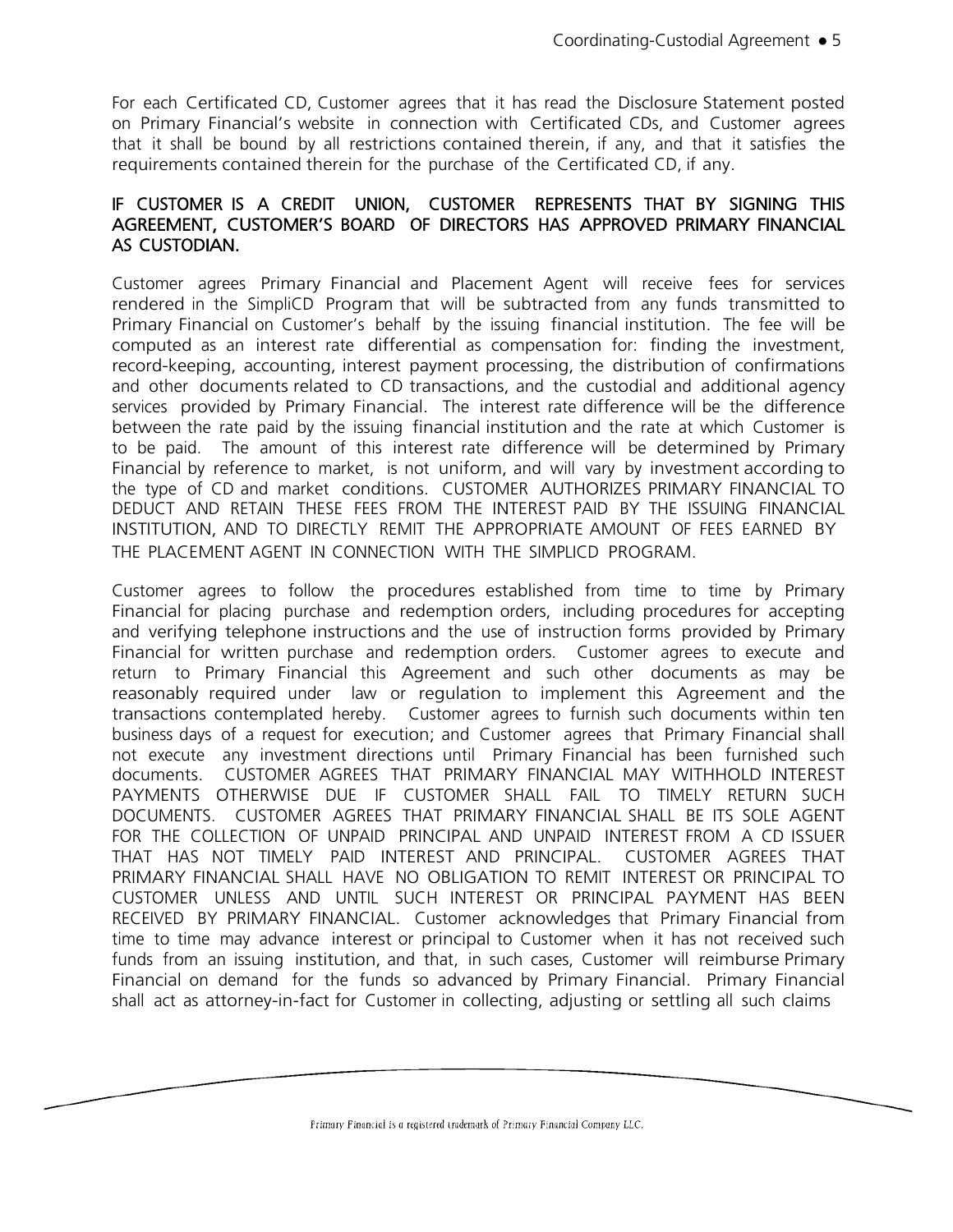with the same power and authority as Customer had prior to the execution of this Agreement.

CUSTOMER AGREES THAT A CD MAY NOT BE WITHDRAWN OR REDEEMED PRIOR TO ITS STATED MATURITY, UNLESS OTHERWISE PERMITTED BY THE ISSUING FINANCIAL INSTITUTION. CUSTOMER AGREES THAT THERE IS NO SECONDARY MARKET FOR THE CDS IN THE SIMPLICD PROGRAM. CUSTOMER AGREES THAT PRIMARY FINANCIAL SHALL HAVE NO LIABILITY OF ANY KIND TO CUSTOMER FOR EARLY WITHDRAWAL FEES, EARLY WITHDRAWAL PENALTIES, OR DAMAGES ARISING FROM ANY EARLY WITHDRAWAL OF CD.

NOMINEE - In order to facilitate trading, all investments of Customer's, administered by Primary Financial will be placed in the nominee name unique to Primary Financial, or in the name of Primary Financial as nominee or custodian for Customer. Primary Financial may assign an asset number for each investment. All investments remain the legal property of Customer. Customer's interest in an investment may be part of a larger denomination investment in which others may also have an interest.

LIMITATION OF LIABILITY AND INDEMNIFICATION OF AGENTS — ISI, PRIMARY FINANCIAL, AND PLACEMENT AGENT SHALL NOT BE RESPONSIBLE FOR ANY LOSS OR DAMAGE ATTRIBUTABLE TO THE ABSENCE OF DEPOSIT INSURANCE OR SHARE INSURANCE CAUSED BY OR RESULTING FROM PLACEMENT IN THE SAME INSTITUTION OF OTHER INVESTMENTS OWNED BY CUSTOMER AND NOT ADMINISTERED BY PRIMARY FINANCIAL ON CUSTOMER'S BEHALF, AND TO THE FULL EXTENT OF APPLICABLE LAW, CUSTOMER SHALL HOLD ISI, PRIMARY FINANCIAL, AND PLACEMENT AGENT HARMLESS FROM ANY SUCH LOSS OR DAMAGE.

ISI, Primary Financial, and Placement Agent shall exercise ordinary care in the safekeeping and administration of investments for Customer, which shall be the same standard of care exercised by a reasonable person in the safekeeping and administration of his or her own property. CUSTOMER UNDERSTANDS THAT ISI, PRIMARY FINANCIAL, AND PLACEMENT AGENT DO NOT UNDERTAKE TO INVESTIGATE THE TERMS AND CONDITIONS APPLICABLE TO THE INVESTMENTS MADE BY CUSTOMER HEREUNDER. ISI, Primary Financial, and Placement Agent shall not be liable for any loss or damage arising out of or resulting from a purchase or redemption pursuant to instructions that they reasonably believe to be from any of the persons authorized to act on behalf of Customer, regardless of the form of the communication.

Customer agrees that Primary Financial, in the normal course of the SimpliCD program, may purchase for Customer, and with Customer's agreement, a CD issued by a credit union that may convert thereafter, after the purchase of the CD and while it is still outstanding, from federal share insurance to nonfederal deposit insurance or share insurance. Customer agrees that in such an event, federal share insurance will terminate and Primary Financial shall have no liability to Customer for damages of any kind in the event of such a switch in deposit insurance or share insurance.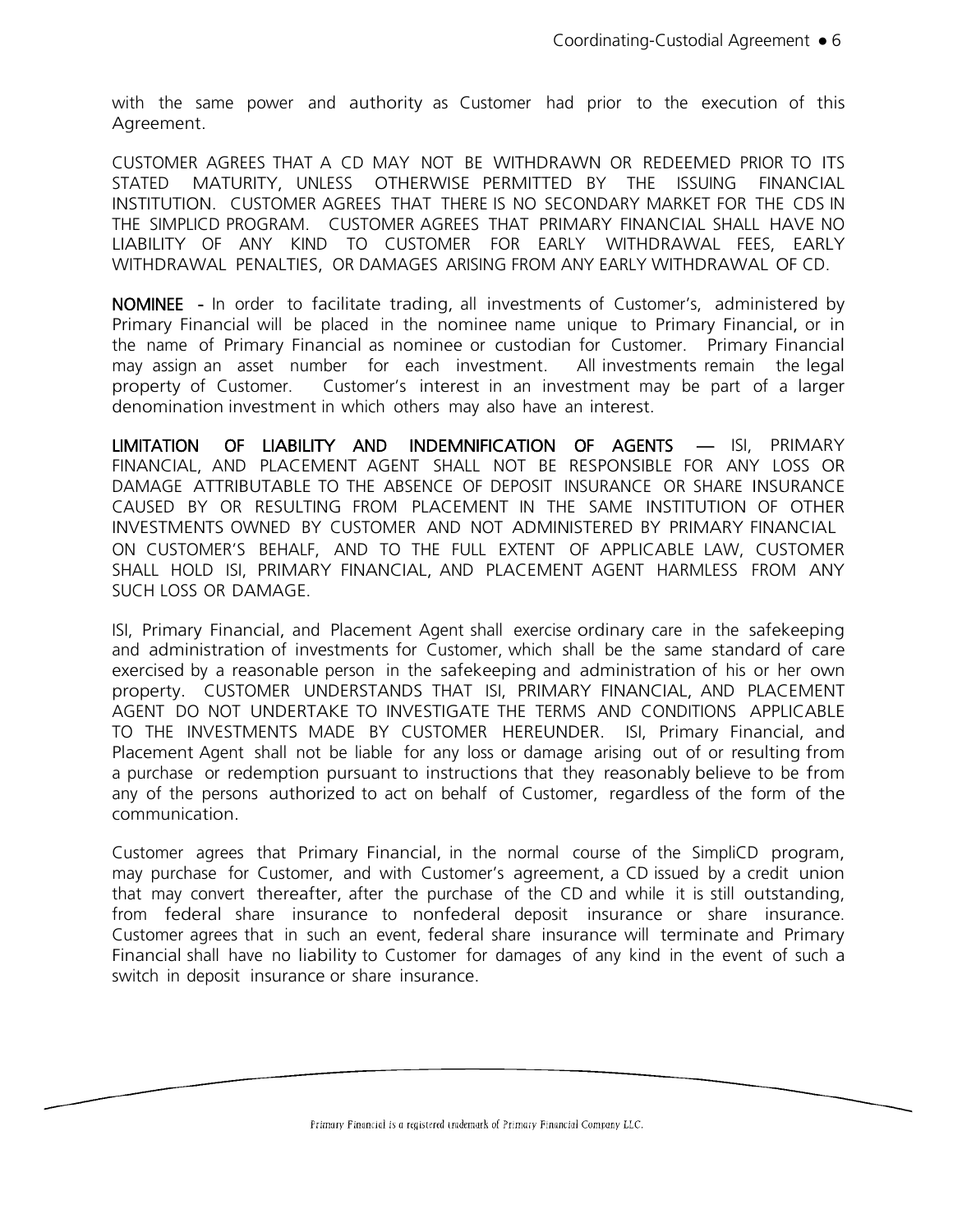CUSTOMER UNDERSTANDS THAT FEDERAL DEPOSIT INSURANCE AND FEDERAL SHARE INSURANCE COVER ONLY UP TO THE SMDIA AND SMSIA, PER CUSTOMER, IN EACH FINANCIAL INSTITUTION, WHETHER HELD BY CUSTOMER DIRECTLY OR ADMINISTERED BY PRIMARY FINANCIAL ON CUSTOMER'S BEHALF. In the event that Customer holds the SMDIA or the SMSIA or more in principal at any federally-insured financial institution, Customer understands that all accrued interest is uninsured. ISI, Primary Financial, and Placement Agent shall not be responsible for any loss or damage attributable to the absence of deposit insurance or share insurance for amounts greater than the SMDIA or SMSIA, as applicable, owned by Customer and administered by Primary Financial on Customer's behalf, or for any loss or damage attributable to the conversion of deposit insurance or share insurance from federal to nonfederal insurance by any credit union issuer or for any loss or damage attributable to Customer's merger with another customer that results in principal being uninsured in whole or in part. To the full extent of applicable law, Customer shall hold ISI, Primary Financial, and Placement Agent harmless from any such loss or damage.

Primary Financial may provide external ratings on financial institutions that are provided to Primary Financial by one or more national, independent rating services. Customer acknowledges that these rating services are not affiliated with ISI, Primary Financial, or Placement Agent and agree that these ratings are not the product or services of ISI, Primary Financial, or Placement Agent. ISI, Primary Financial, and Placement Agent make no representations whatsoever about these rating services or the information that they provide. Customer agrees that Primary Financial furnishes these ratings to Customer solely as a convenience and ISI, Primary Financial, and Placement Agent disclaim any warranty or representation regarding the effectiveness of these rating services for financial institutions. Customer agrees that the use of any rating service in investment decisions regarding certificates of deposit is at the sole discretion of Customer. Customer agrees that Primary Financial's provision of external ratings is not an endorsement by ISI, Primary Financial, or Placement Agent, nor does ISI, Primary Financial, or Placement Agent accept any responsibility for the content or use of such ratings. CUSTOMER UNDERSTANDS THAT IN NO EVENT WILL ISI, PRIMARY FINANCIAL, OR PLACEMENT AGENT BE LIABLE TO ANY PARTY FOR ANY DIRECT, INDIRECT, SPECIAL, OR OTHER CONSEQUENTIAL DAMAGES FOR ANY USE OF INFORMATION PROVIDED BY RATING SERVICES PROVIDED BY PRIMARY FINANCIAL.

ISI, Primary Financial, and Placement Agent will not be responsible for, and Customer agrees to indemnify and hold ISI, Primary Financial, and Placement Agent and any of their affiliates harmless from, any and all liabilities or obligations which arise or are alleged to arise, from acts or failures to act on the part of Customer, or on the part of ISI, Primary Financial, or Placement Agent in the performance of their obligations hereunder where Primary Financial or Placement Agent does so in reasonable reliance upon the request of, or at the direction of Customer. Without limiting the generality of the foregoing, the liabilities and obligations indemnified against shall include claims by a third party alleging a failure to perform, breach of duty or other failure or omission by ISI, Primary Financial, or Placement Agent. This indemnification shall not limit any other rights or indemnification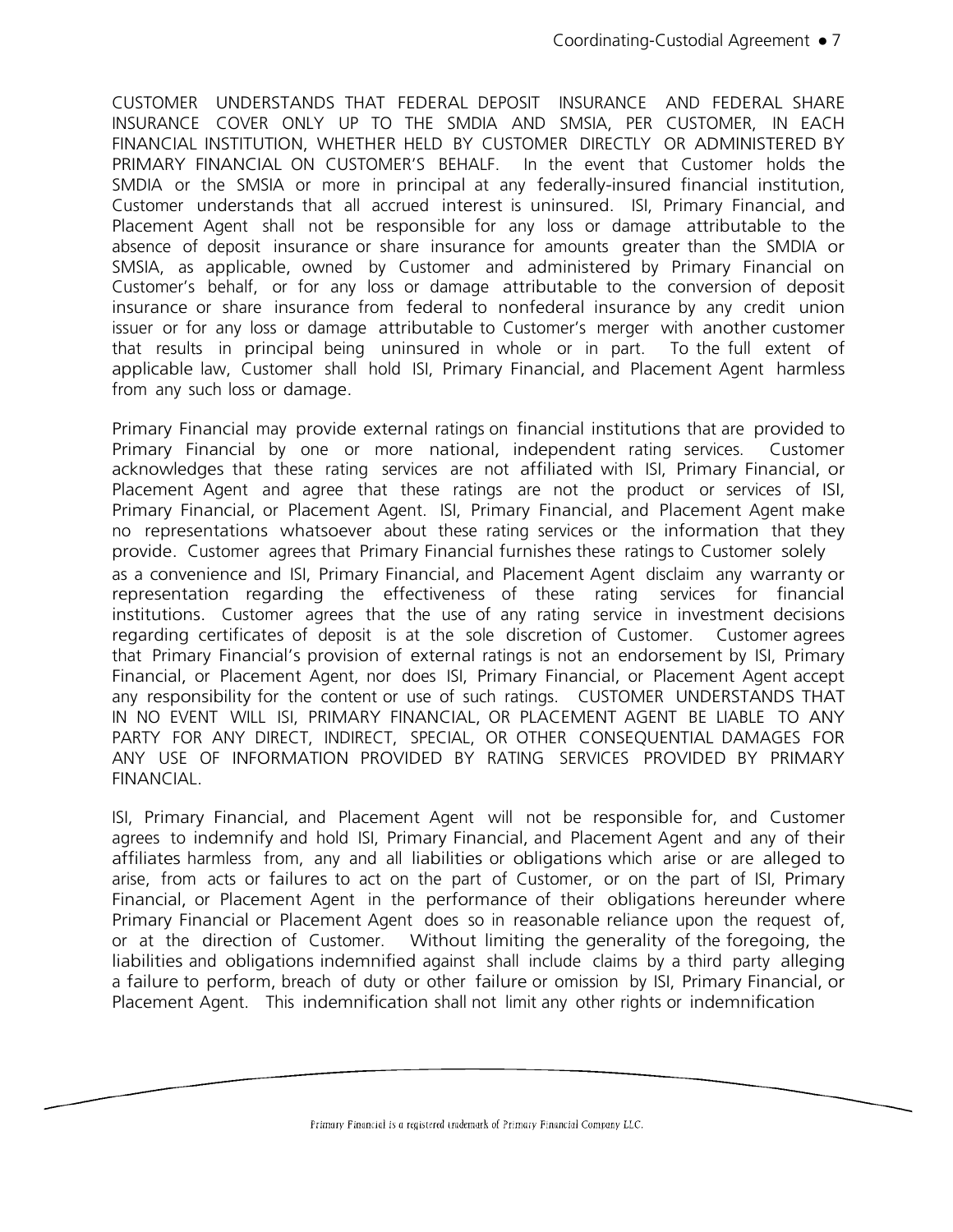to which either ISI, Primary Financial, or Placement Agent may otherwise be entitled by law.

TERMINATION - Any party may terminate this Agreement by providing thirty (30) days written notice to the other parties at their main addresses indicating the effective time of such termination. Obligations arising hereunder with respect to placements made prior to termination shall survive the termination. Primary Financial shall be entitled to receive its compensation as provided herein with respect to all placements made prior to the date of termination. All costs, expenses, and redemption penalties arising from the termination shall be Customer's responsibility. Termination may require the transfer of investments registered in the name of Primary Financial as nominee or custodian before delivering possession of the assets to Customer.

ASSIGNMENT - Primary Financial in its capacity as custodian may assign this Agreement to another custodian; provided, however, that if Customer is a credit union, Primary Financial must give sufficient advance written notice to Customer of the proposed custodian to permit Customer's board of directors to approve the proposed custodian. Customer and Primary Financial agree that sixty (60) days advance notice is sufficient notice for this purpose and that after the lapse of sixty days following notice to Customer, it shall be deemed that Customer's board of directors has approved the proposed custodian. PLACEMENT AGENT MAY ASSIGN THIS AGREEMENT TO ANOTHER PLACEMENT AGENT WITHOUT FURTHER NOTICE TO CUSTOMER AND SUCH ASSIGNEE SHALL HAVE THE BENEFITS AND BURDENS OF THIS AGREEMENT AS IF AN ORIGINAL PARTY HERETO. This agreement is not assignable by Customer.

PRIVACY – Customer agrees that Primary Financial's use and disclosure of Nonpublic Personal Information about the natural person customers or members of Customer is covered by the FTC Privacy Regulation 16 C.F.R. 313. Accordingly, Primary Financial agrees and understands that it is prohibited from disclosing or using Nonpublic Personal Information about the natural person customers or members of Customer (that is provided by Customer to Primary Financial) except as permitted by the FTC Privacy Regulation. For the purposes of this section, each of the capitalized terms used herein shall have the meanings given to such terms in 16 C.F.R. Part 313.

Primary Financial will treat confidential information provided by Customer as confidential, using the same standards Primary Financial uses for its own confidential information. Confidential information does not include information publicly or otherwise readily available. Nothing herein shall be construed to prevent Primary Financial from disclosing Customer information to appropriate judicial or government authorities.

MISCELLANEOUS - This Agreement as it may be amended from time to time, constitutes the entire Agreement between Customer and Primary Financial, and Placement Agent, if any other than Primary Financial. No statement, warranty, representation, or commitment not contained in or referred to in this Agreement shall have any force or effect. Any amendment to this Agreement initiated by Primary Financial shall be in a writing delivered to Customer, signed by Primary Financial. Any amendment to this Agreement initiated by